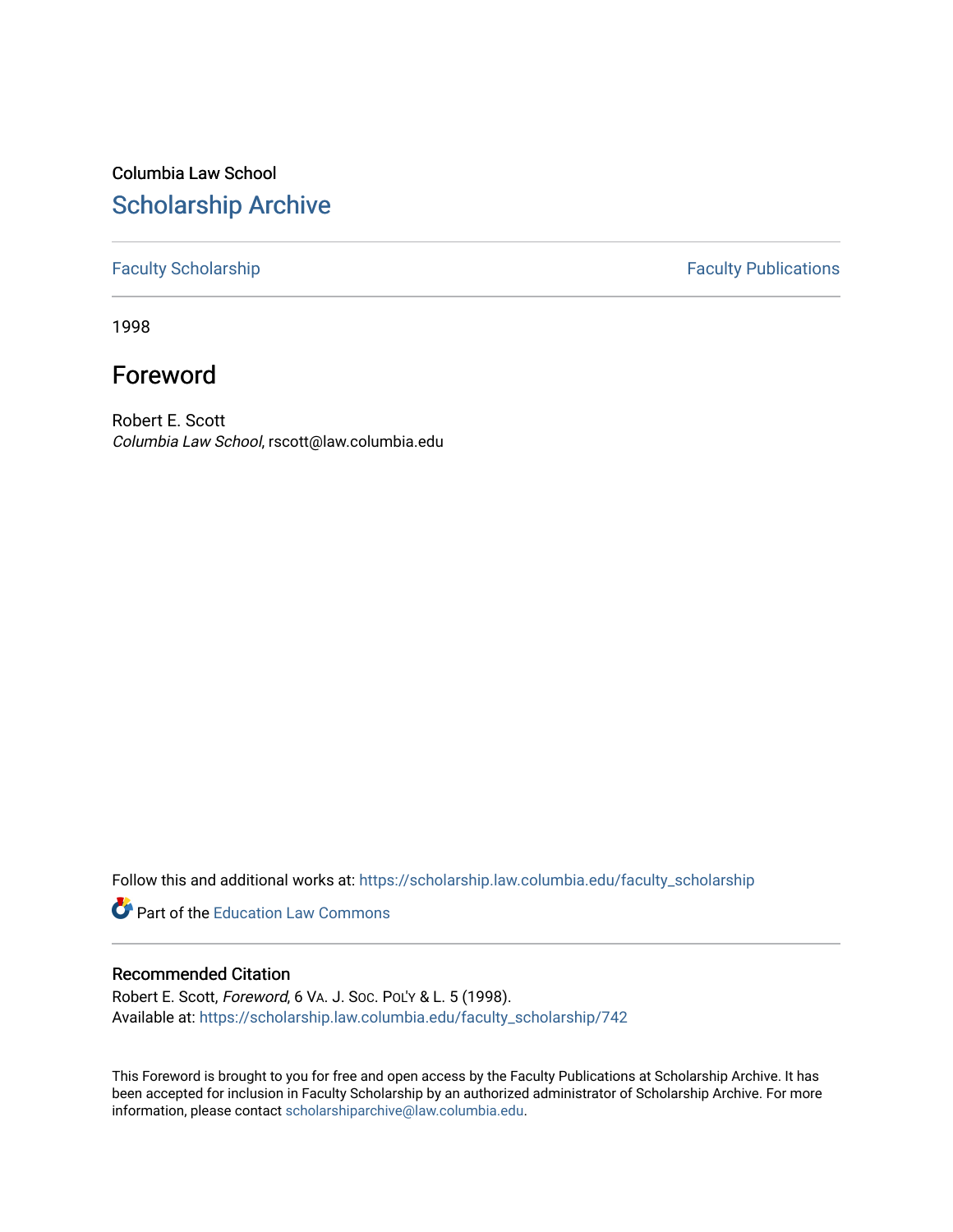#### FOREWORD

## Robert **E. Scott\***

The Equal Education Under the Law Symposium continues a conversation among legal and educational professionals that seeks to advance and perhaps refocus the rather dramatic debate over the future of public education in our country. The good news for this debate is that we start with a clear consensus on goals. Few, if any, would dissent from the following statement of principle: the future success of this nation depends in large measure on the requirement that every citizen have the chance to share in the country's good fortune, and the key to providing that chance, for all citizens, lies in preserving effective and quality public education.

This simple principle, or some manifestation of it, has an honored pedigree, a pedigree that can appropriately enough be traced to Thomas Jefferson. Jefferson, among many other more publicly commended achievements, was the author of Virginia's first legislation on public education: A Bill for the More General Diffusion of Knowledge,<sup>1</sup> and his views on the importance of public education in a democracy are well known. Jefferson believed that through public education we could cultivate civic leaders who were educated "without regard to wealth, birth or other accidental condition or circumstance."<sup>2</sup> That commitment to public education is now repeated almost reflexively by each generation. Thus, for example, Chief Justice Earl Warren observed, "Today, education is perhaps the most important function of state and local govern-

Dean and Lewis F. Powell, Jr. Professor of Law and Arnold H. Leon Professor of Law, University of Virginia School of Law. This Foreword is an abridged version of the opening remarks given at the Equal Education Under the Law Symposium, which was held in the Caplin Pavilion of the Harrison Law Grounds at the University of Virginia on February 6-7, 1998.

**<sup>1</sup>** Thomas Jefferson, A Bill for the More General Diffusion of Knowledge, in 2 The Papers of Thomas Jefferson 526 (Julian P. Boyd ed., 1950).

<sup>2</sup> Id. at 527.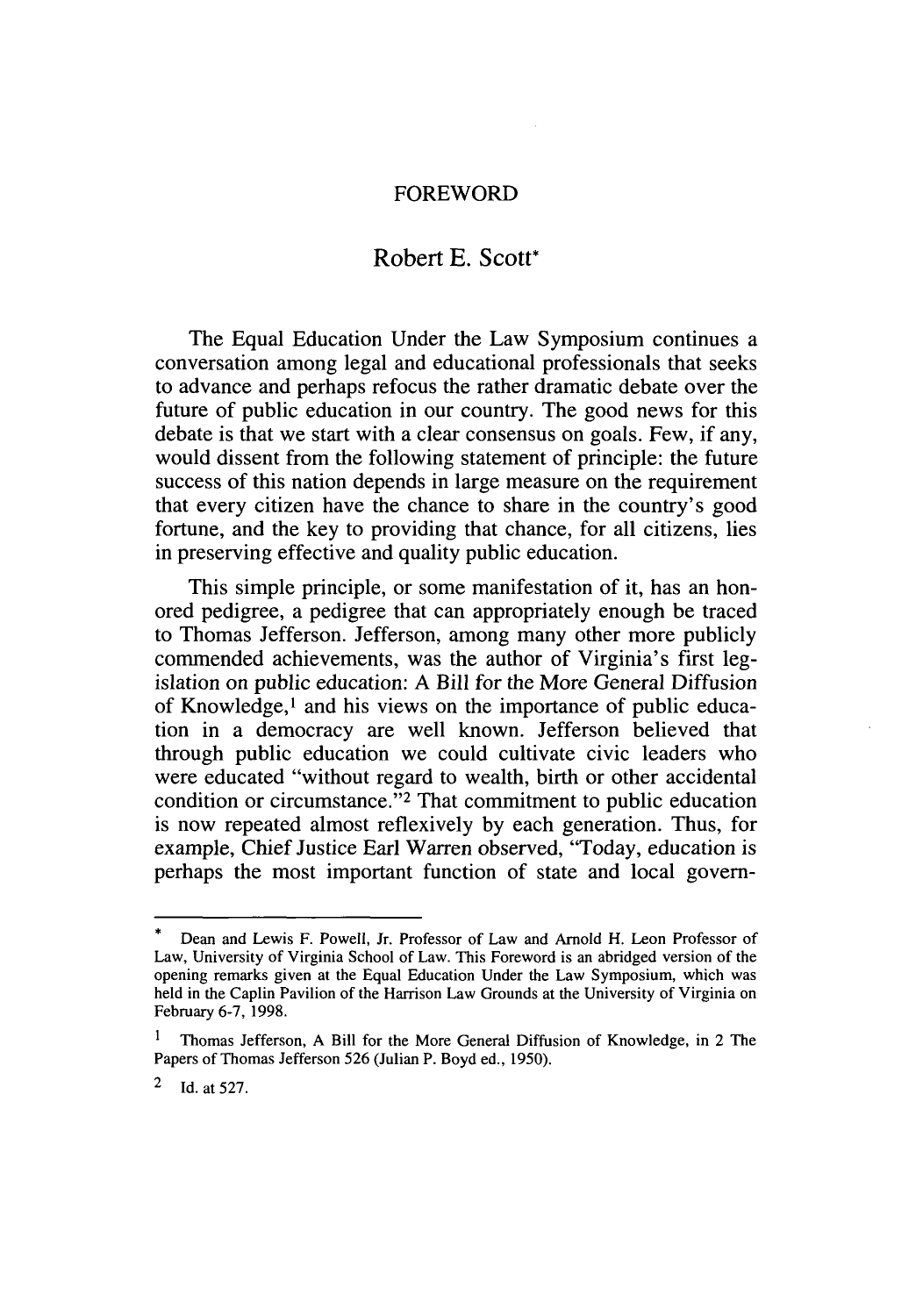ments"<sup>3</sup> because "[i]t is the very foundation of good citizenship."<sup>4</sup> Even though education is not legally recognized as a fundamental right,<sup>5</sup> few would quarrel with the proposition that as a nation we have a moral obligation and as well a profound self interest to make high quality education available to every individual.

If that is the good news, what is the bad news? The bad news on which we also have a remarkable consensus is that the reality falls so short of our ideals. Not only have we fallen short of those goals, but at least in our common perception the gap appears to be widening. So against the broad and ennobling statements of principle, it is important at the outset of this conversation to have an equally clear statement of reality.

I will make five claims, and I do not want to make them as contestable claims; I want to make them as dogmatic assertions that describe the current reality:

> (1) Educational opportunities today remain unequally available.

> (2) Access to quality education is largely determined by a person's socioeconomic status.

> (3) Low income children suffer more relative to the rest of the population from a pervasive and systemic decline in educational quality since they come to school with greater needs and lack options for extracurricular education.

> (4) Low income children also bear the burden of an unequal distribution of resources. They consistently receive fewer educational resources than their economically advantaged counterparts.

> (5) This inequality continues despite the fact that low

**<sup>3</sup>** Brown v. Board of Educ., 347 U.S. 483, 493 (1954).

 $4$  Id.

**<sup>5</sup>** San Antonio Indep. Sch. Dist. v. Rodriguez 411 U.S. 1, 35 (1973) (holding that education is not among the rights afforded explicit protection under our Federal Constitution).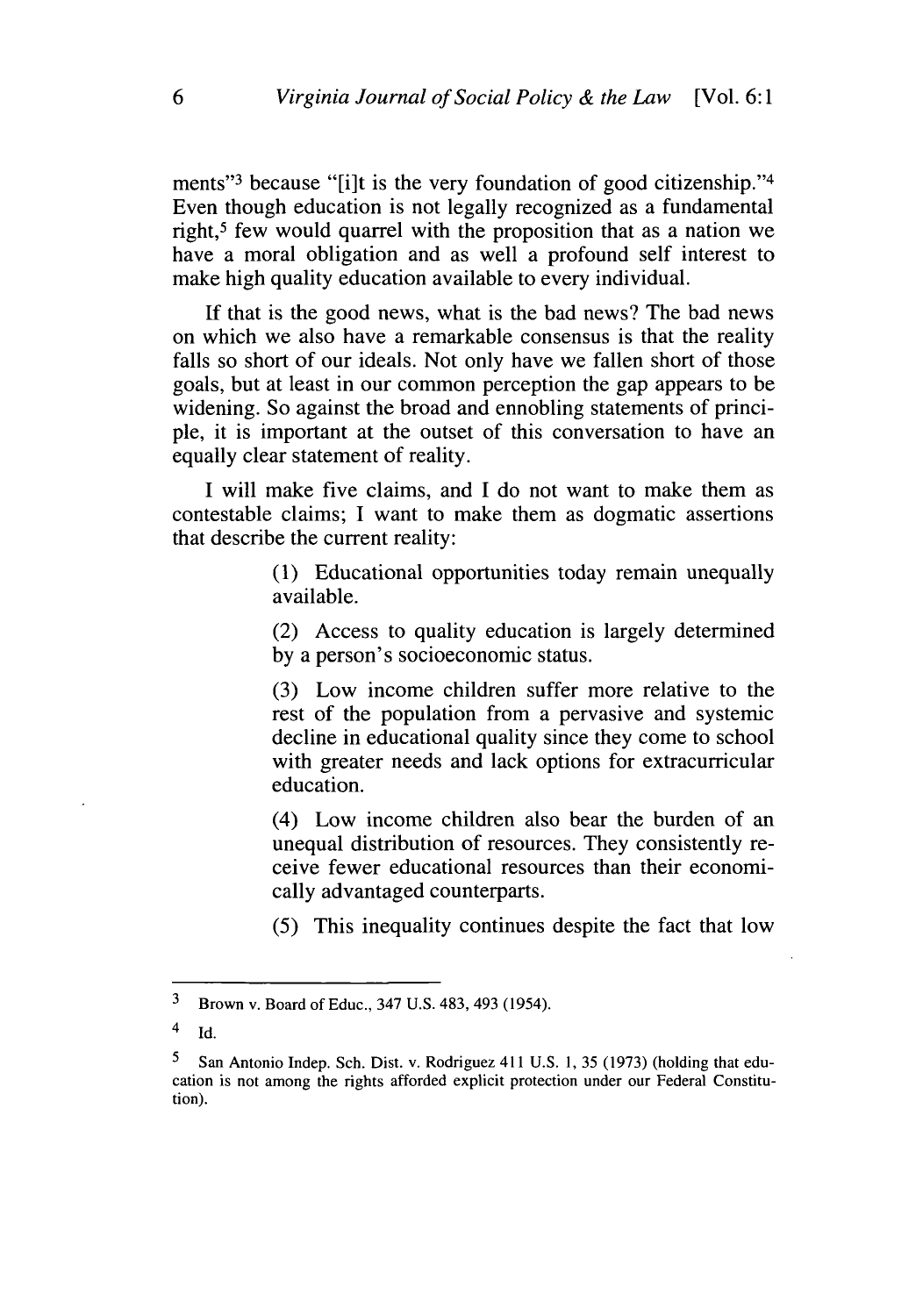income communities, rather paradoxically, commonly tax themselves at higher rates than their more privileged counterparts.

Scores on the well respected National Assessment of Educational Progress reveal that, even in the highest scoring states, over half of our children do not demonstrate proficiency in basic reading, writing, science and mathematics skills.6 So if we take the ideal, on which we have agreement, and place it against reality, upon which we also have agreement, the question that confronts us all is: Where do we go from here?

The traditional reform strategy has been equity funding. Educational opportunity has been historically defined primarily in terms of inputs, in terms of resources invested. It is, therefore, unsurprising that the fight for educational equality began with a struggle for equal resources for all students.<sup>7</sup> Under this rubric, applicants have pushed for fiscal reform, both in state legislatures<sup>8</sup> and through litigation under state constitutions.<sup>9</sup> This fight for fiscal equality has taught us some valuable lessons. Among others, we have learned that equal inputs do not necessarily generate equal

<sup>6</sup> See generally, National Center for Education Statistics, Report in Brief: NAEP 1994 Trends in Academic Progress (1996).

**<sup>7</sup>** See, e.g., Missouri v. Jenkins, 515 U.S. 70, 99-101 (1995) (holding that an order requiring across-the-board salary increases for teachers and staff in pursuit of desegregative attractiveness was beyond the scope of the court's remedial authority); Milliken v. Bradley, 433 U.S. 267, 283-88 (1977) (holding that the district court properly ordered remedial educational programs and other educational improvements as a remedy for segregation); Rodriguez, 411 U.S. at 55-56 (rejecting an equal protection challenge to state property taxes financing local education, despite the fact that children in wealthy areas received greater benefits).

<sup>8</sup> See, e.g., Doug Finke, Education Bill Passed One Hurdle: Illinois Senate Gets Next Vote on Edgar's Controversial Plan, State J.-Reg. (Springfield, Ill.), May 30, 1997, at 1; Robert Salladay, Wilson to Push for Longer School Year: Seeks \$400 Million for Plan Without More Pay for Teachers, S.F. Examiner, Jan. 4, 1998, at **Al;** The Education of Pete Wilson: The Governor Continues His Strong Advocacy of California Schools, and He's Joined by Others in Seeking a Return to Excellence, S.F. Examiner, Jan. 7, 1998, at A14.

**<sup>9</sup>** See Sheffv. O'Neill, 678 A.2d 1267 (Conn. 1996); Weinbaum v. Cuomo, 631 N.Y.S.2d 825 (N.Y. App. Div. 1995); Leandro v. North Carolina, 488 S.E.2d 249 (N.C. 1997); Pennsylvania Hum. Rel. Comm'n v. School Dist. of Philadelphia, 681 A.2d 1366 (Pa. Commw. Ct. 1996).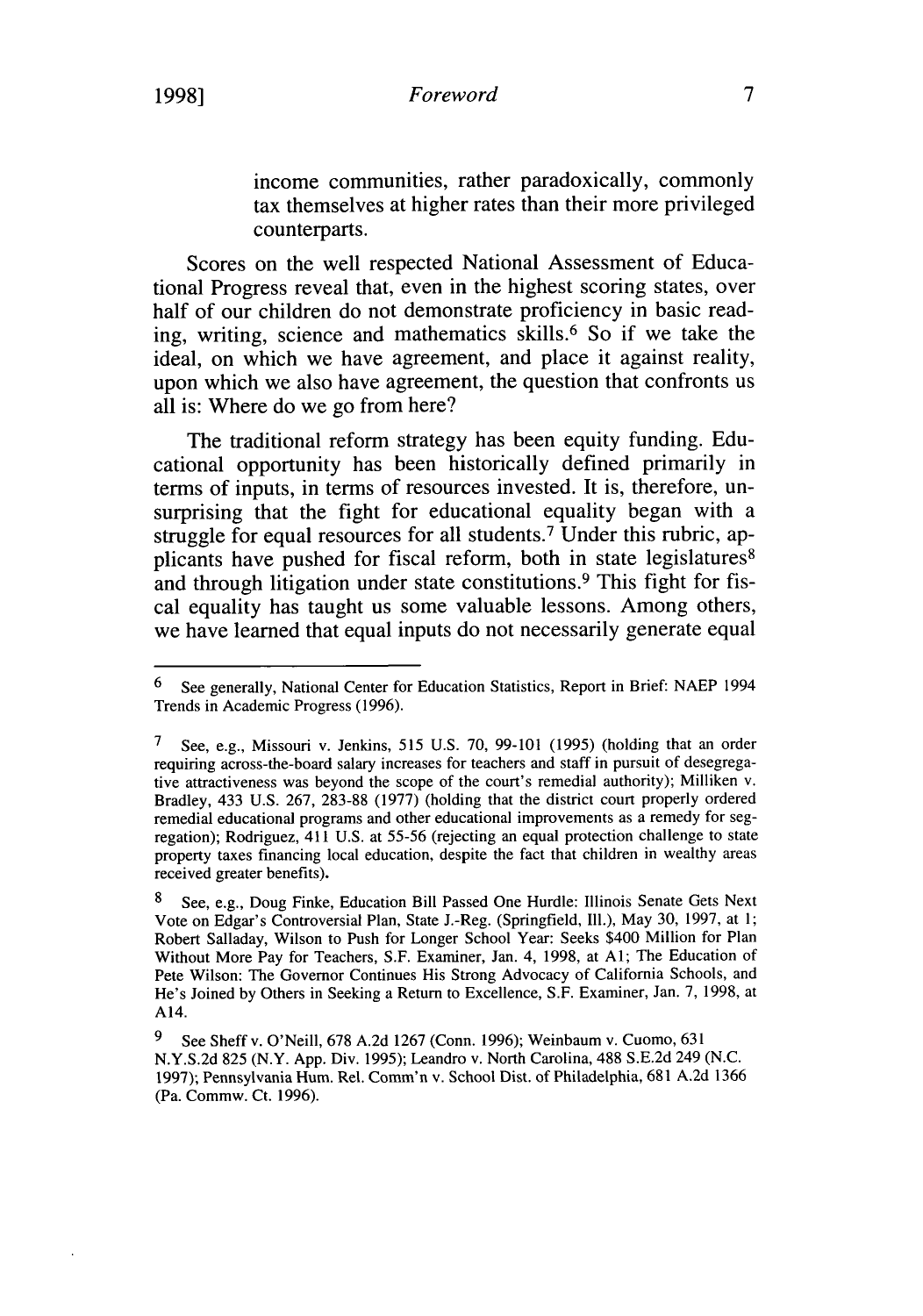opportunity. Thus, there has been a movement in recent years for standards-based reform.

Standards-based reform seeks to achieve equality by identifying the educational goals and then ensuring that all students actually reach those goals. This strategy is based on the premise that students can reach a higher level of achievement, but only if the following are true:

(1) Those levels are clearly defined.

(2) Students know in advance the criteria for meeting a higher level of achievement.

(3) Teaching, learning and assessment are designed in ways that support the achievements of students who work hard.

Described in that broad brush, the standards movement has widespread appeal. But examined in greater particularity, some of its applications have generated significant controversy.

Finally, there has been a push for school choice reform. School choice seeks to attain educational equity through a mechanism that allows students to transfer away from inadequate schools and thus improves the quality of all schools through the introduction of a market dynamic into the provision of educational services. Proponents of school choice assert that giving parents more options will revitalize the public school system. Free market pressures will force schools to streamline their operations so that public schools can compete with the more decentralized private schools. On the other hand, opponents of school choice fear that the long cherished ideal of offering every child equal access to quality public schools may, in fact, be fundamentally jeopardized if we start treating learning and education as a commodity, rather than as a public good.

The debate over equity funding, standards and school choice is the focus of this symposium. One lesson, at least, is clear from the ongoing debate over competing solutions to the crises in public education. At a minimum, successful reform requires a crossdisciplinary and interdisciplinary exercise, a collaboration such as we have not yet fully seen between educational experts, social sci-